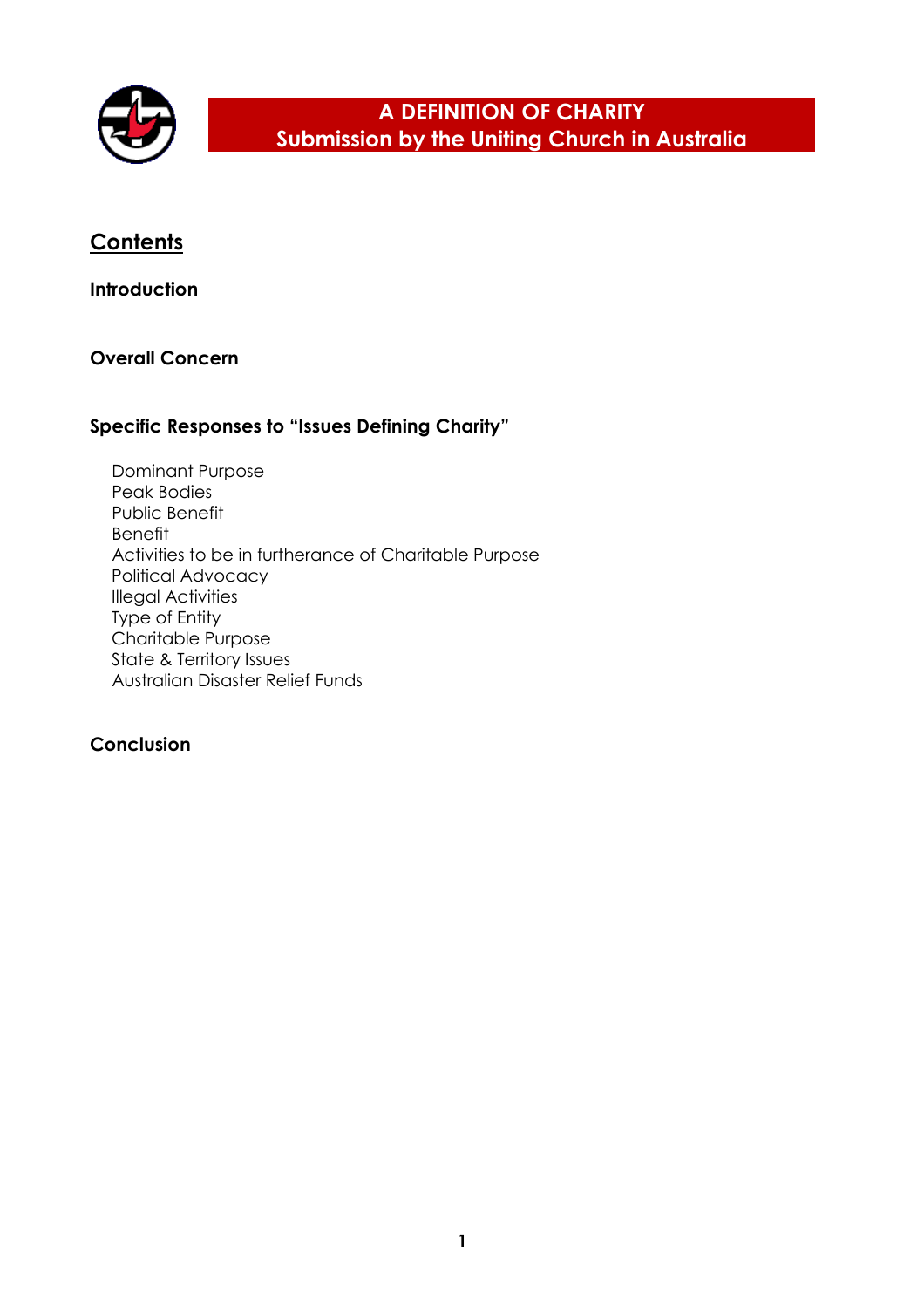

**Contact:** Mr Jim Mein AM (02) 8267-4331

# **INTRODUCTION**

 The Uniting Church in Australia is heavily reliant on the efforts, commitment and support of volunteers to achieve its extensive activities which benefit Australian and overseas societies and their social needs and the fabric of societies it seeks to serve in ways consistent with the example and teachings of Jesus Christ, the acknowledged Head of our Church. It is this altruism, spiritual belief and practice which underpin our response to the Discussion Paper.

 This submission is on behalf of the whole Uniting Church in Australia, and it is noted our community services arm, UnitingCare Australia, is also making a submission during this process, a copy of which is enclosed so that both can be read together.

## **EXECUTIVE SUMMARY OF OUR SUBMISSION**

 The Uniting Church in Australia welcomes the introduction of a modern definition of a "Charity" as the reliance on an out-dated Statute of Elizabeth of 1601 is less appropriate for the current context in which charities serve the community. Furthermore, the reliance on subsequent common law does not provide the notfor-profit sector with the definitional certainty we need with our very diverse structures of services.

 The recommendations of the 2001 Committee of Inquiry into the Definition of Charities & Related Organisations were the most promising step toward a modern and more contextual definition but elements of the aborted Charities Bill of 2003 disappointed the expectations of the sector.

 The current Federal Government's initiative to legislate a definition is vital. However, the Church believes that it should be against the backdrop of a comprehensive understanding of the sector which is not entirely evident from:

 (i) The apparent belief that each charity is a corporate entity (e.g. a company, an incorporated association or a trust) which is not so, particularly for the Uniting Church in Australia which is primarily an unincorporated series of entities which have been created by State and Territory legislation;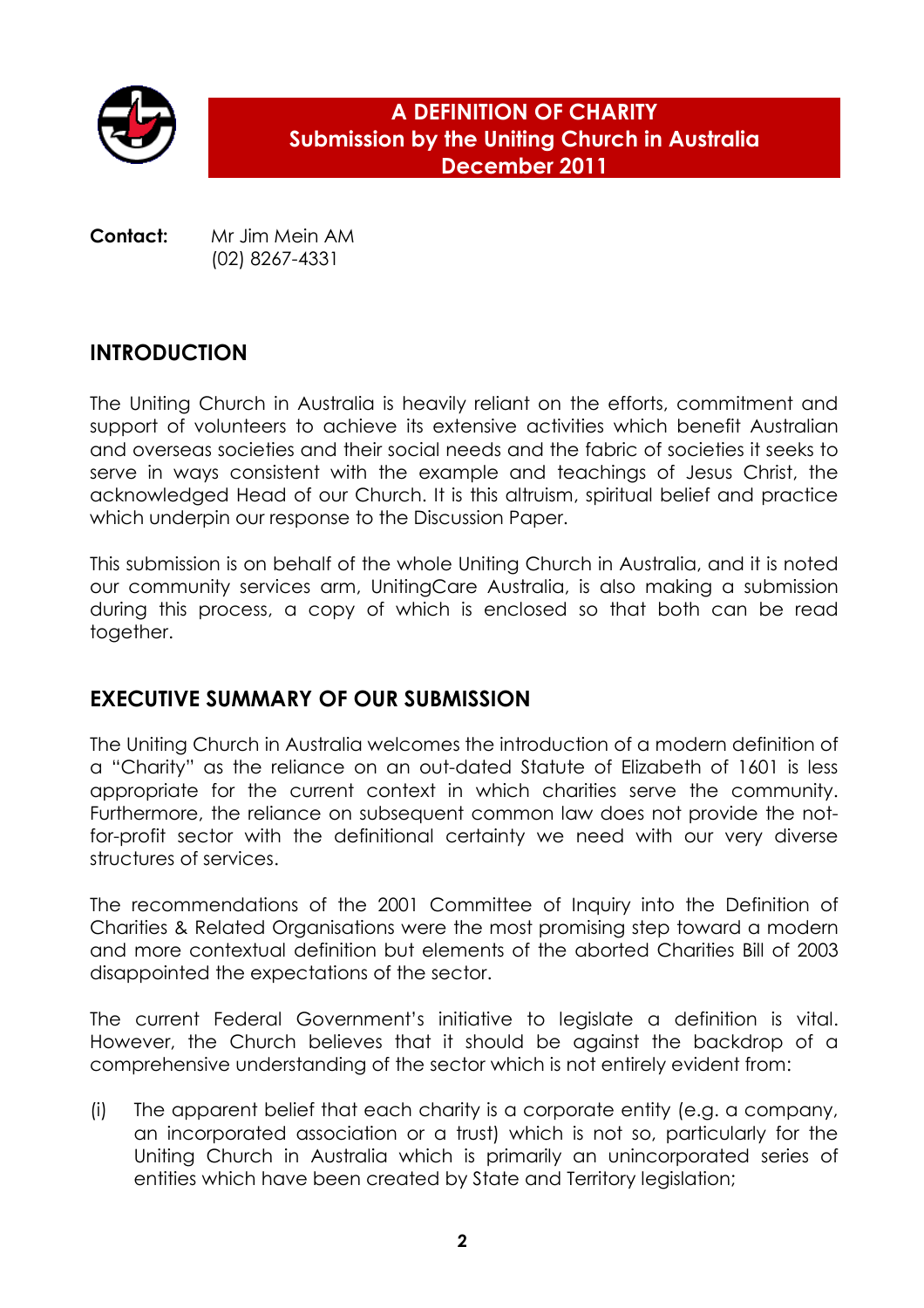- (ii) The preliminary work on charts of account by the Australian Charities and Not-For-Profits Commission (ACNC) which erroneously presumes general uniformity in this diverse sector.
- (iii) The failure of this discussion paper to recognise charity infrastructure activities in the proposed definition of charity. The concern is relevant to the proposed Unrelated Business Income Tax and;
- (iv) Requiring charities to "remain responsible for self-assessing their eligibility" for charity status on an ongoing basis when seemingly competing government organisations are in interpretational conflict, which historically have been the States and Territories and the Australian Taxation Office.

 The Uniting Church believes the discussion paper leaves the following operational and governance issues in an ambiguous or undefined state:

- (i) Whether, once legislated, the present and future Governments will embark on a legislatively prescribed consultation process for any legislative or regulatory changes before they are passed by Parliament and enacted. This is to ensure the Parliament's understanding of the Sector's diversity.
- (ii) There is inadequate explanation in the discussion paper on what "public benefit" means and how that term interacts with various forms of government funding, taxation treatment and concessions, and the definition of charity to be applied by the ACNC. This is particularly needed for certainty with the taxation self-assessment onus on charities.
- (iii) What does "dominant" mean in "dominant charitable purpose"? We specifically favour an appropriate word such as "primary" that does not require an exclusive or an ambiguous word such as dominant for charitable purpose in order to be classed as a charity.
- (iv) What does 'political activities' mean in the area of "disqualifying activities".
- (v) The community, and in part, the sector's misunderstanding about what "notfor-profit" means has not been dealt with. Some entities in the sector do not understand that achieving a profit or surplus is essential for survival. At times this has even been an issue for some bodies in all three levels of government in Australia.

# **Overall Comments**

In considering the discussion paper overall, our executive summary is:

### **A. We Favour**

• The four pillars definitional approach (paragraph 19, page 3) or the six areas of advancement in paragraph 124 on page 20 of the Discussion Paper.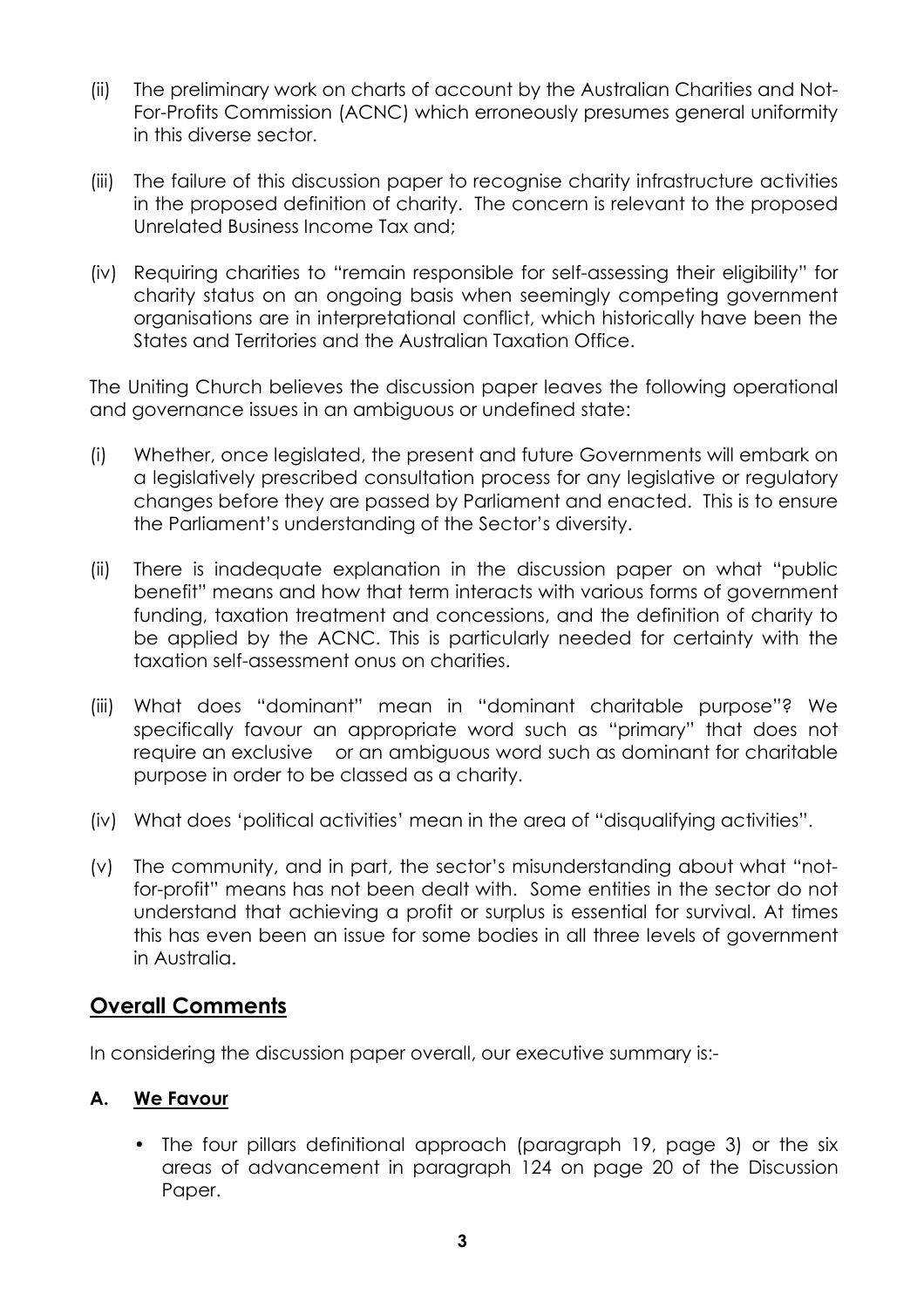- • Exemptions being granted to Churches whose existent structures include so many congregations, most of whose treasurers are by volunteers. To centralise the congregational back office activities will be both impossible and extremely costly to change, to consolidate for financial reporting purposes, and too decentralised to regiment to any exacting compliance requirements.
- • Retention of presumption of benefit test for the first three pillars such that any public benefit test would only apply to fourth pillar.
- Charities not being disqualified for attempting to change the law or government policy, where such power is specific in constitutional document and connected to their charitable purposes. Similar consideration should be given to a party or cause which is consistent with their charitable purposes. In fact, we support the more detailed comments on pages 5 to 7 of UnitingCare Australia's submission on community services activities which also apply to other parts of the Uniting Church.

### **B. Charitable Infrastructure Activities**

 The inclusion of charitable infrastructure activities in the charitable institution category if their activities are integral to the entity's charitable activities and status. This would remove the activities from the Government's Unrelated  Business Income Tax net.

#### **C. We seek clarification or removal of ambiguities**

- The term "entity" needs to be defined in the legislation which legislates what is a charity. The concern is that the use of this term from the Income Tax Assessment Act might become the implied definition which is derived for different purposes than those aspects raised in the Discussion Paper.
- • In various parts of the paper, the word "activity" is used but it needs to be defined for the sake of providing certainty. Its uses include "disqualifying", "political", and "in furtherance of charitable purpose" which are used in different circumstances.
- • Again for the provision of certainty, the words "general" in "general community" and "sufficient" (in paragraph 59 on page 9) should be clearly defined.

#### **Other comments**

 • Church schools (Paragraphs 86 & 87) in Australia are awaiting the outcome of the "Gonski" Committee's Review of Government Funding of Australian Schools. A possible outcome is greater emphasis on all schools, irrespective as to whether they are Government, Catholic or Independent schools, targeting "educational disadvantage" and "community benefit." If the government does not accept the presumption of public benefit for the first three pillars of charity, the government should nonetheless treat non-government schools as charitable.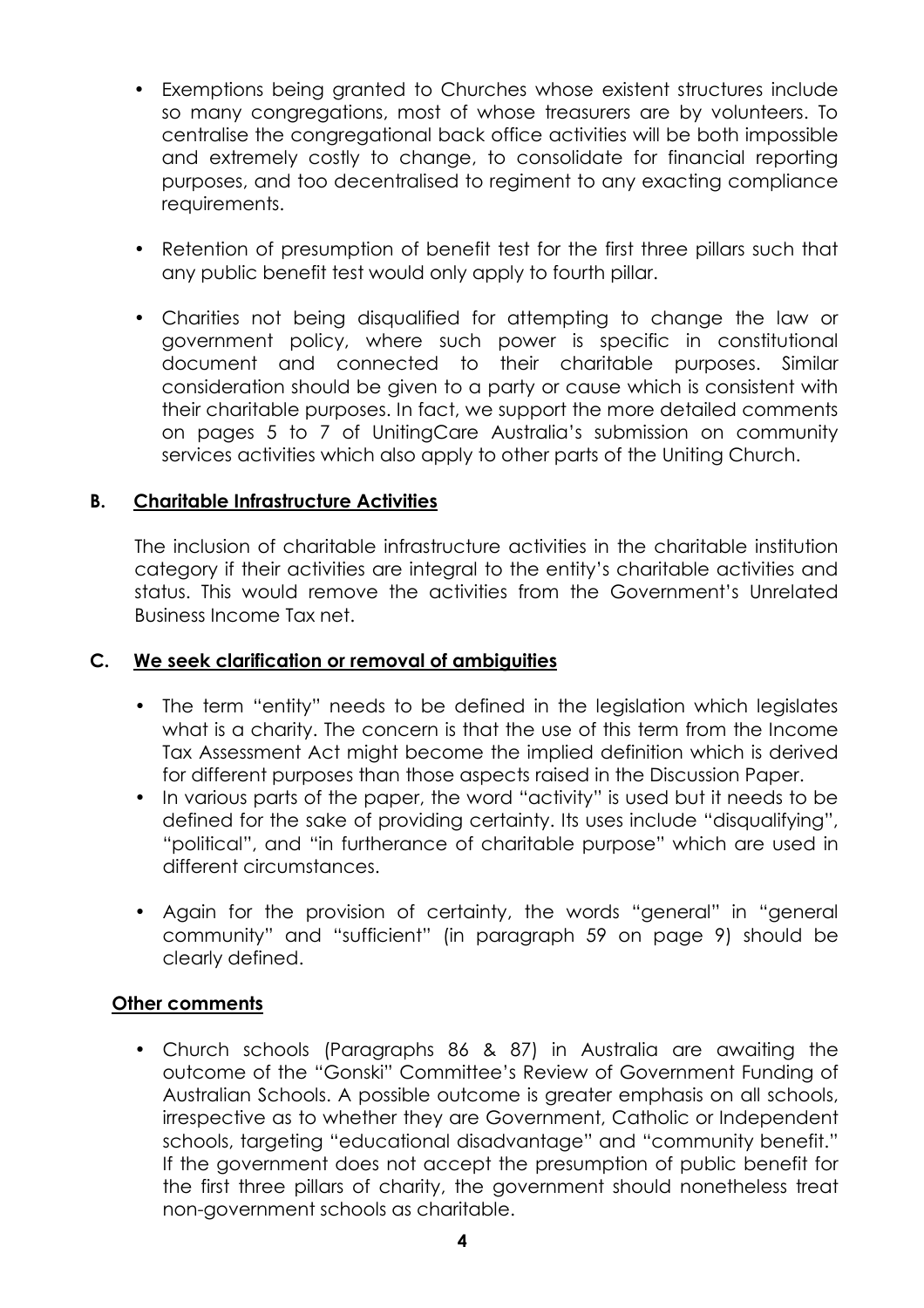## **Specific Responses to "Issues Defining Charity" in the Discussion Paper**

### **"Dominant purpose" (page 7)**

 The Uniting Church asserts that all of its activities are charitable as they are part of the Church's ministry. Thus we favour a definitional and/or legislative distinction between "charitable purpose" and "independent non-charitable purpose" such that a "charitable purpose" includes charitable infrastructure activities which enhance and enable the charity to achieve its charitable purposes.

 The charitable infrastructure activities are integral to the charity's purposes e.g. fundraising from its membership and those communities aligned to the charity's purpose, treasury (optimising returns on capital of investments), risk management (insurance and other forms of risk mitigation), property management, and centralising management and administration (human relations or workers compensation advisory). In turn, cost recoveries by one part of a charity from another would not be deemed to be "independent non-charitable purposes" because the charity benefits by better management and measurement of each of its parts for the benefit of the whole charity.

#### "**Peak Bodies**" **(Page 8)**

 Our response to "consultation question 2" is to support the peak bodies being classified as charity in their own right where they represent a group of charities to enhance the operations of the charitable bodies who are its members.

 Furthermore, we support the determination in Social Ventures Australia Ltd. case and those principles apply to charitable infrastructure purposes. The statutory definition of charity should specifically include charitable infrastructure activities and peak bodies.

 With question one of the "consultation questions" on page 8 of the discussion paper we do not support the concept of a charity needing to have "an exclusive charitable purpose. We strongly suggest the use of "primary" instead of "exclusive" or "dominant" should be used and that "primary" be clearly defined. "Primary" would still need to include the ancillary activities around the charity that enable the charity to achieve its primary purpose.

#### "**For the public benefit**" **(Page 9)**

 We support the "presumption of public benefit" concept as it is hard for the sector to have certainty that they are operating for the "public benefit" with words such as "<u>general</u> community" or to a "<u>sufficient</u> general community" (Page 9, paragraph 59).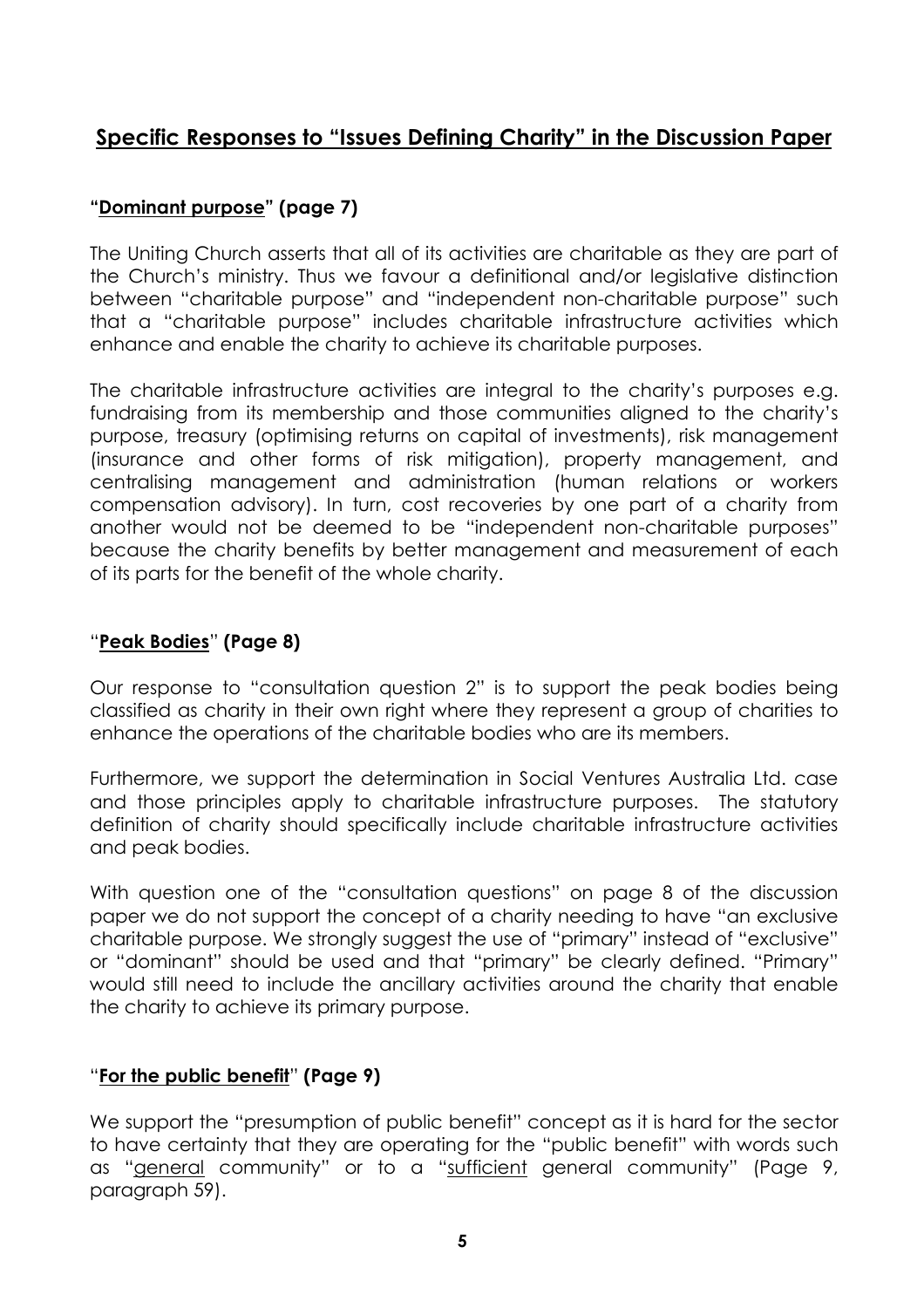Paragraph 60 refers to "identifiable benefit arising from the aims and activities of an entity". We suggest "entity" needs to be defined. The Uniting Church in Australia is a religious organisation made up of numerous entities, many of which reflect the nature of its activities (community services), schools, leadership and administration, theological colleges, treasury operations with additional fundraising capacity, congregations, presbyteries, overseas aid, etc.) as ways of supporting and benefitting local, regional, national and international communities as well as providing for better governance and management.

 The Uniting Church, a religious institution, engages in many charitable purposes through these activity expressions. One could argue that the Church's dominant purpose relates to religion and each of its activities is an expression of our Christian beliefs e.g. serving, teaching, stewarding and resourcing. Overall, the church through its many parts, does provide public benefit.

 Additionally quarantining activities can prevent or at least hinder the Church as a whole achieving its charitable purposes.

 Likewise, any legislation or regulation which penalises our structures will no doubt increase our compliance costs, and restrict our flexibility to restructure due to contextual or taxation changes.

 We can support the premise in paragraph 65 (page 10) that advancing the benefits of individual members, financially, directly or indirectly, would disqualify the entity claiming to be charitable as the dominant purposes could be deemed to be for the profit of the members. However this should exclude peak bodies whose members are charities and charitable infrastructure entities.

### **"Benefit" (Page 11, paragraph 73)**

 Should the word "altruistic" be included in any statutory provision, it will need definition and presumably be related to the charitable purpose. This word can also relate to its members, donors, supporters and staff to explain why they are involved e.g. desire to make a difference to society/community.

 Paragraph 74's reference to "practical utility" is another expression open to interpretation e.g. what does practical mean? to what degree" and so on.

#### **"Activities to be in furtherance of charitable purpose" (Page 15)**

 Our main concern is paragraph 97's reference to "undertakes activities that are inconsistent with its charitable purpose". We argue that charitable infrastructure activities are integral to achieving the charitable purpose because they enable the funding and effective delivery of services and administration. We would seek a definition of "inconsistent", and the inclusion of infrastructure activities which are integral to the charitable purpose which makes them "related".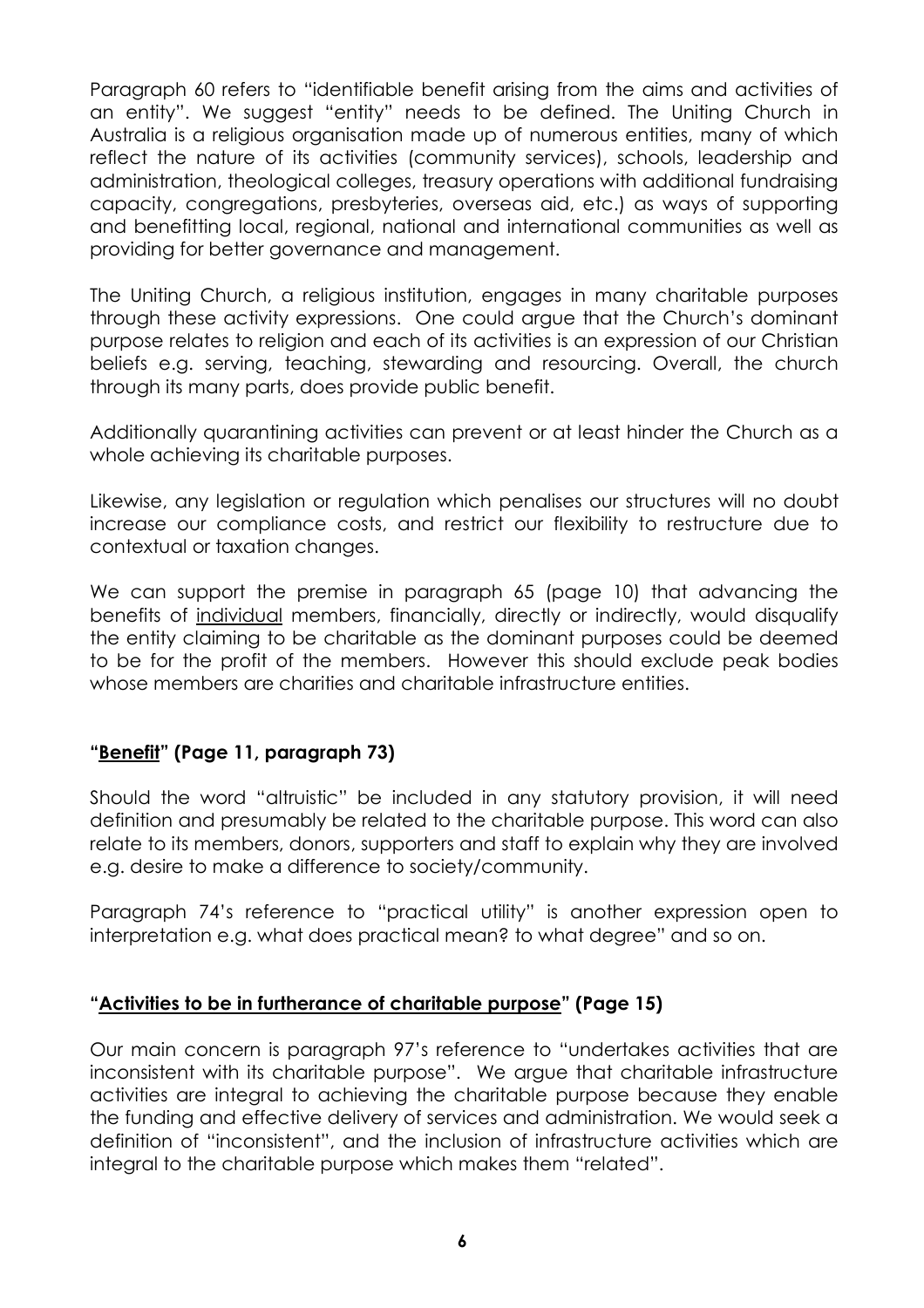### **"Political Advocacy" (Page 16)**

 We agree that endorsing a candidate for political office should be a disqualifying activity, but "advocating a political party or cause" and "attempting to change the law or government policy " are not "disqualifying activity" as they are acceptable advocacy which is important to achieving the charity's Charitable purpose. The latter two acceptable are also consistent with our Christian beliefs about advocating to correct social injustices.

 Furthermore, we would support the comments in paragraph 108 to 110 especially as charities should be able to engage with political parties, particularly on policy matters.

### **Illegal Activities (Page 18)**

 We are concerned about the nature and range of penalties and whether a large and diverse organisation could be subjected to deregistration and/or loss of taxation and related concessions for a misdemeanour in one area of its activities.

 A potential risk or example might be in aged care. The failure of one centre in a large and diverse group to fully comply with requirements risks sanctions by Government on the whole retirement living group's care, denying the whole group's recurrent government subsidies for a period of time and jeopardising all residents in our care.

We urge the Government to be careful in how it structures its penalties.

### **Type of Entity (Page 19)**

 The Charities Bill 2003 refers to "charity cannot be an individual, a political entity, a superannuation fund or a government body" and government body "to include a body controlled by the government or foreign country". This has provided some ambiguity because the definition of charity was understandable as it referred to purposes, but the definition of a government body also erroneously could be seen to include entities incorporated as companies limited by guarantee and Pty Ltd infrastructure entities, and incorporated associations. This is because companies and associations are overseen by government departments and instrumentalities who can control by compliance through state and regulation. This ambiguity needs to be removed.

### **Charitable Purpose (page 19 to 21)**

 The Church understands the need to define "advancement" with the presumption of public benefit and "disqualifying purposes" but it concurs with the six areas of "advancement" as listed in paragraph 124 on pages 119-120. We also agree with the four points in paragraph 126 with a definition of the protection and safety of the general public.